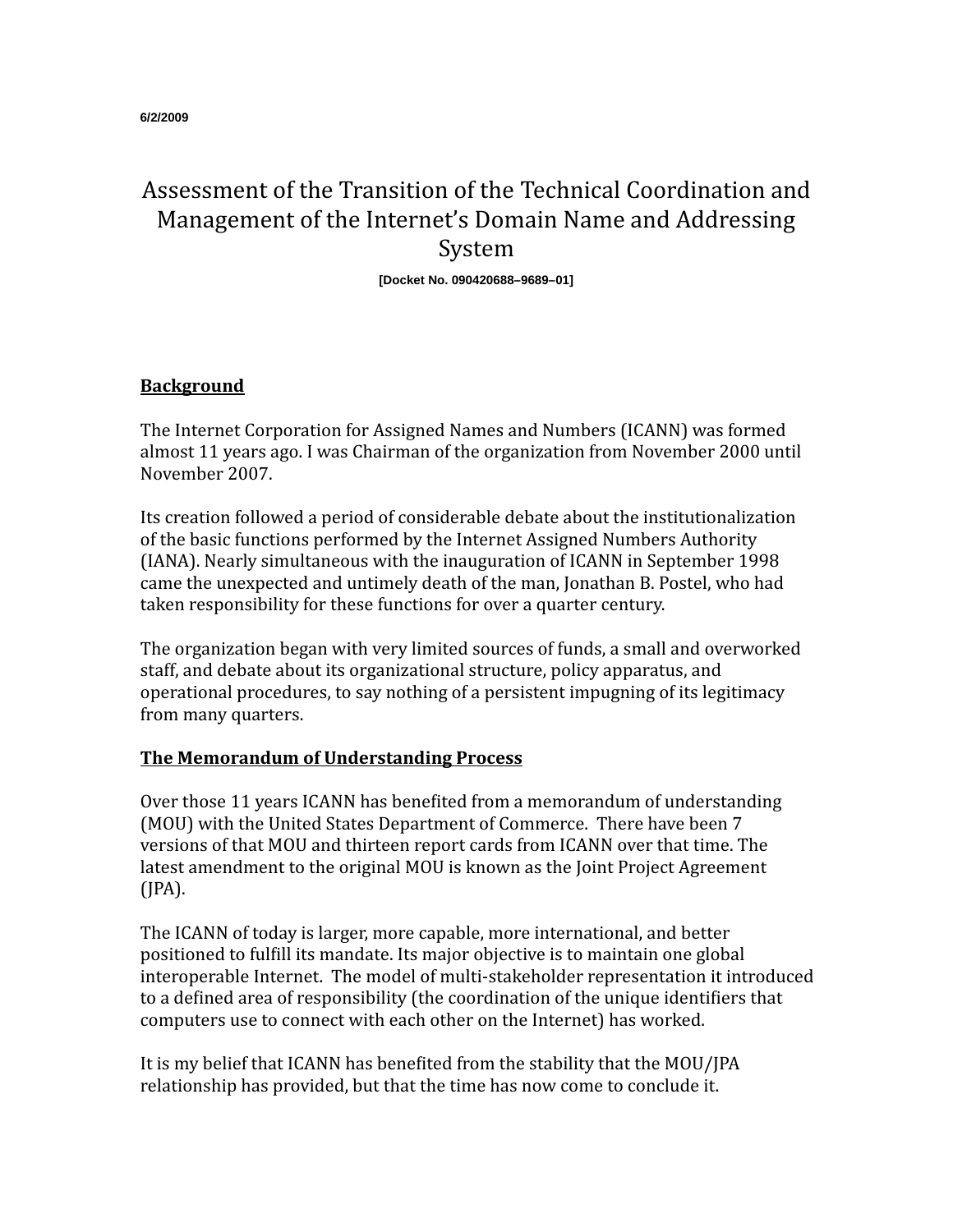## **Future Challenges**

Partly owing to the stability afforded by the ICANN model, the Internet and its vast user population have been able to grow during the same time by a factor of over 20 in all dimensions. The 50 million users of 1997 have become approximately 1.6 billion users today. The 22 million hosts on the network have increased to over 625 million today (and many more are "hidden" behind enterprise firewalls). The bandwidth of the core data circuits in the Internet have grown from 622 million bits per second to between 10 and 40 billion bits per second.

But in spite of this growth (or perhaps because of it), the governance structure of the Internet is still today subject to skeptical criticism. Last year ICANN was again fending off suggestions from the International Telecommunications Union that there was not enough government influence at ICANN. Recently there have been proposals floated for a G12 type of governance structure at ICANN as an additional accountability mechanism. The fact is that ever since 1999 there have been challenges to the fundamental ICANN model as originally, thoughtfully devised through the intervention of the United States Government amongst others.

As ICANN moves into its second decade, the Internet will be passing twenty-five years of operation. In the course of its evolution, the Internet has become a global digital canvas on which a seemingly endless array of applications has been painted. Despite the broad swath of its current applications, it is almost certain that many, many more will be invented. All of them will rely, for the foreseeable future, on the basic architecture of the system, including the global Internet address space and Domain Name System.

## **The Model Works**

With all this change and challenge, it is a time for certainty, not the forestalling of a decision about whether this model is the right one for another one, two or three years.

Over the course of the next decade Internet users could conceivably reach 6 billion and they will be depending on ICANN, among many others, to do its part to make the Internet a productive infrastructure that invites and facilitates innovation and serves as a platform for egalitarian access to information. It should be a platform that amplifies voices that might otherwise never be heard and creates equal opportunities for increasing the wealth of nations and their citizens.

That promise will be undermined unless we commit in an un-mistakable way to the ICANN model of decentralized coordination of this important resource.

## **Accountability at ICANN**

ICANN's primary responsibility is to contribute to the security and stability of the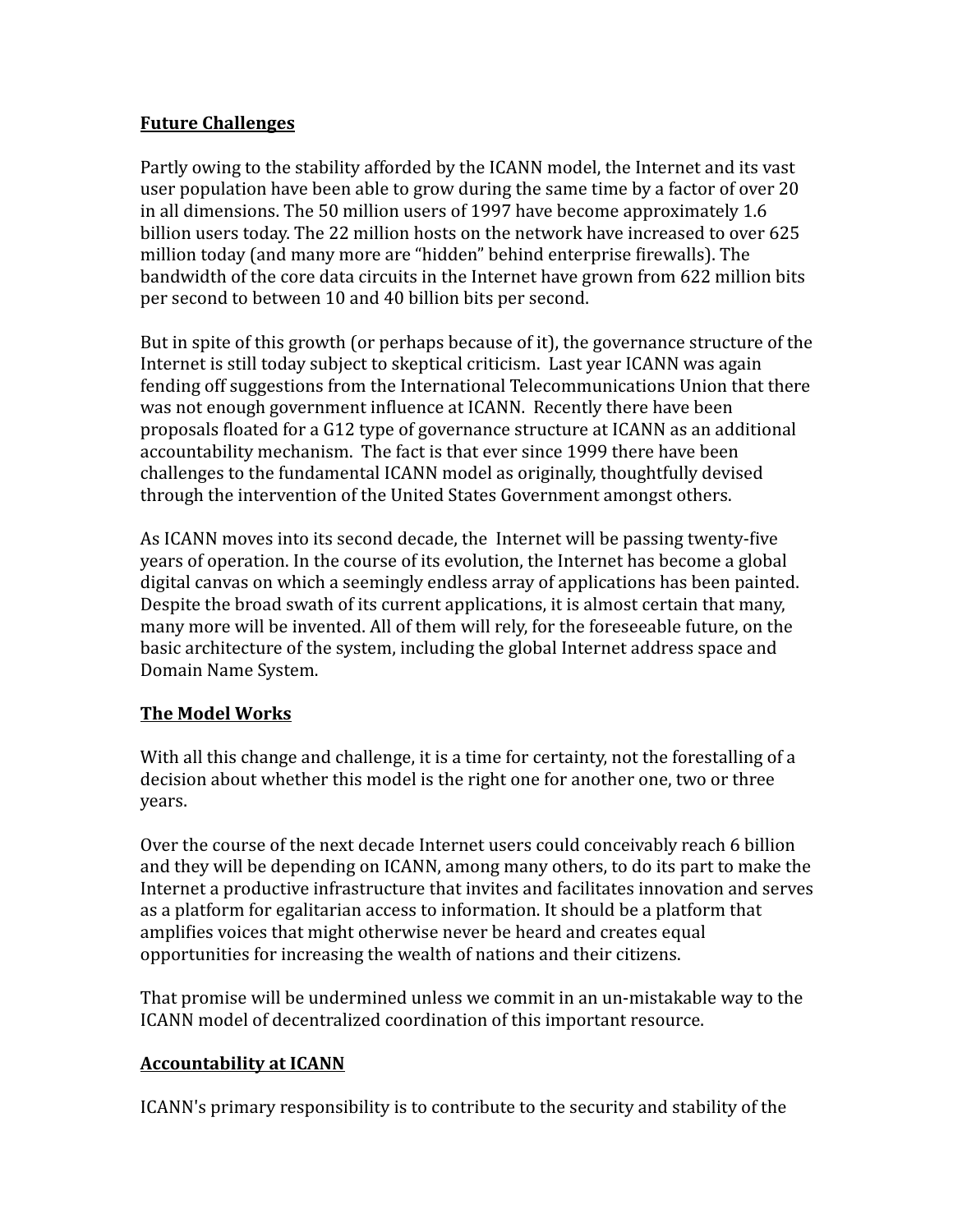Internet's system of unique identifiers. In the most direct way, it carries out this mandate through its operation of the Internet Assigned Numbers Authority. The United States Government, through the Department of Commerce, contracts that function to ICANN. There can be no doubt that the conduct of this function in an exemplary fashion is essential not only to maintaining the contract but also to inspiring confidence in ICANN as an organization amongst the international community. The performance of that function is a key point of accountability for ICANN.

But these specific IANA functions, whilst crucial, are not the only point of accountability. ICANN balances multiple stakeholder interests in policy about the implementation, operation and use of the Domain Name System and the address spaces of the Internet. There is a whole community of diverse participants in the ICANN process that scrutinizes ICANN very carefully and this structure also applies checks and balances. The ICANN model means that its processes (whilst they can always be improved) are as transparent as one can find in any comparable organization.

It is these elements that provide the real accountabilities where ICANN is concerned - not the JPA. In fact it is arguable that the JPA has started to become a de-stabilizer. Its repetitive renewal and apparent review by one government has lead many to question the model. That will continue until there is closure and certainty that after 11 years the fundamentals of the model are right.

Of course it is not perfect. But that was never the point of the MOU process. As part of its normal operation, ICANN engages in self-examination and external review of the effectiveness of its organizational structure and processes. Improvements in all aspects of ICANN operation and structure increase confidence in the organization and its long-term operation. Rather than less accountability, I know ICANN is actively seeking more.

## **Declaring What Works**

The conclusion of the JPA will not make a difference to the practices that are now etched into the firmament of the Internet. Indeed I believe that the JPA should mark not a declaration of independence as some interpret it to be (ICANN has been an independent organization for its entire eleven years). Instead I believe we need to take this opportunity to make a declaration of another kind altogether.

The MOU/JPA process should be declared a success. That success should be outlined through the writing of a joint report between the US Department of Commerce and ICANN that makes clear the findings of the test that was constructed in the MOU/JPA process.

That test phase has clearly demonstrated that the coordination of the Internet's unique identifiers is best done by an organization that is and always should be: